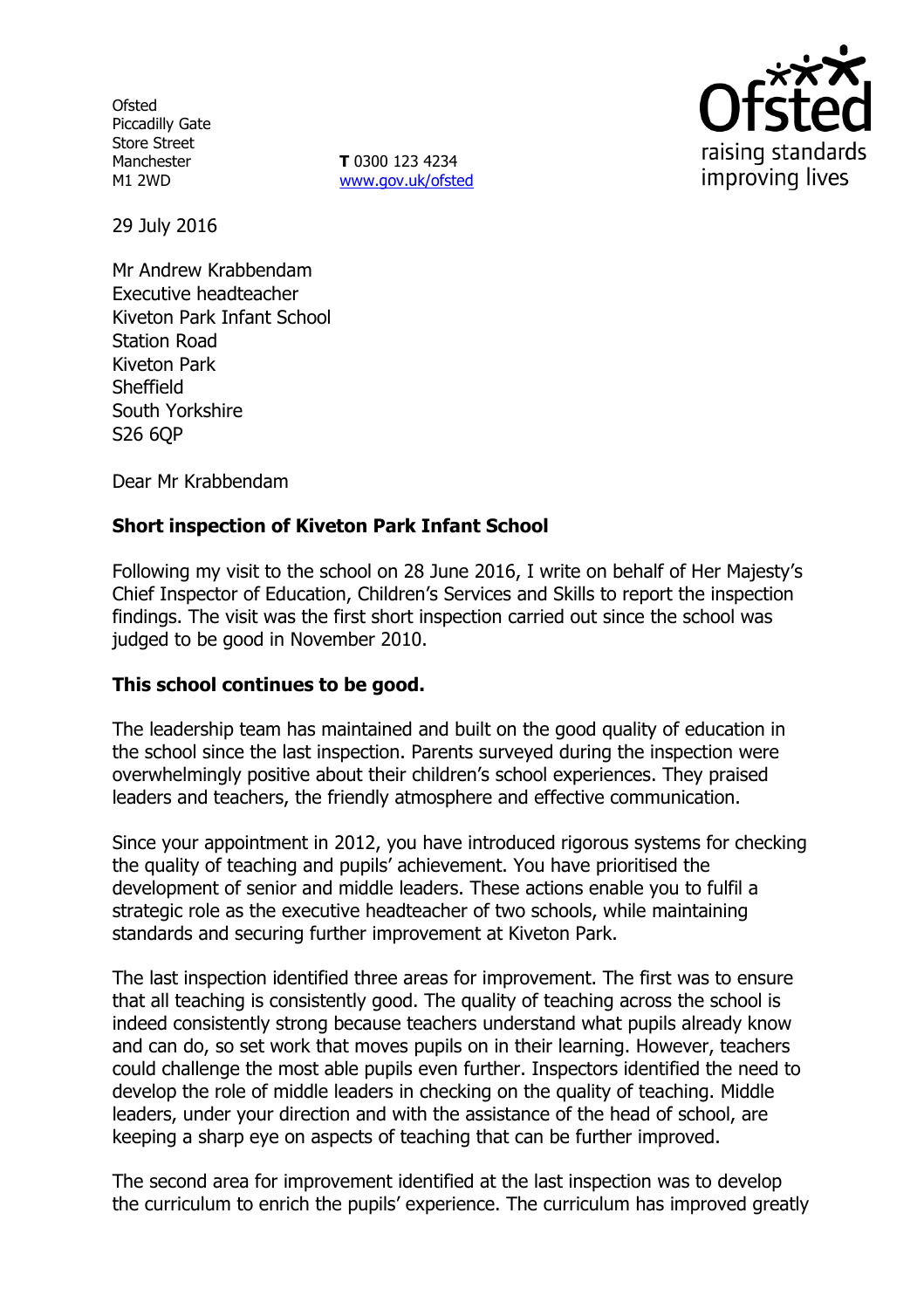

in its breadth and balance. Pupils enjoy learning across the full range of national curriculum subjects. In addition, pupils benefit from a wide range of enrichment activities, including regular visits to places of interest to broaden their experience. The breadth of the curriculum and the good work pupils produce are evident in the stimulating, well cared for environment.

The final area inspectors identified for improvement was to develop the role of the governing body. Governance is strong. Collectively, governors have a broad range of appropriate skills and experience that helps them to fulfil their duties. They ask challenging questions to hold leaders to account.

Leadership and governance could be further improved by ensuring that you include more precise milestone measures of success in the strategic plan, to help governors concentrate more sharply on the impact of leaders' actions.

## **Safeguarding is effective.**

The leadership team has ensured that all safeguarding arrangements are fit for purpose and that records are detailed and of high quality. Leaders carry out checks prior to adults working or volunteering in school, to make sure that the adults are suitable to work with children. Staff know what to do when they have concerns that a child is, or may be, at risk of harm. They are diligent in reporting their concerns. Leaders make referrals to appropriate agencies where necessary and follow them up to make sure that timely action is taken. You have worked with contractors to ensure that pupils are safe from harm while the current building work takes place on the school site.

## **Inspection findings**

- You have trained and coached senior and middle leaders, involving them in checking the quality of teaching and pupils' progress. You and other leaders have a complete picture of the strengths and areas for development in each teacher's practice, based on the checks leaders carry out. This has enabled you to provide the right training for teachers and to set challenging targets for them to reach. Middle leaders are becoming more independent in their responsibilities, allowing you to concentrate on leading both of the schools for which you are responsible.
- All pupils make at least expected progress. Last year, about a quarter of pupils by the end of Year 2 made greater than expected progress in their learning from their starting points at the end of the early years. This represents good progress. Pupils currently in the school also continue to make at least good progress. Most pupils, by the time they leave the school, reach at least the expected standard in reading, writing and mathematics, preparing them well for junior school.
- The percentage of pupils reaching above expected standards in 2015 was a little above the national average in reading and mathematics and more significantly so in writing. There is scope for challenging the most able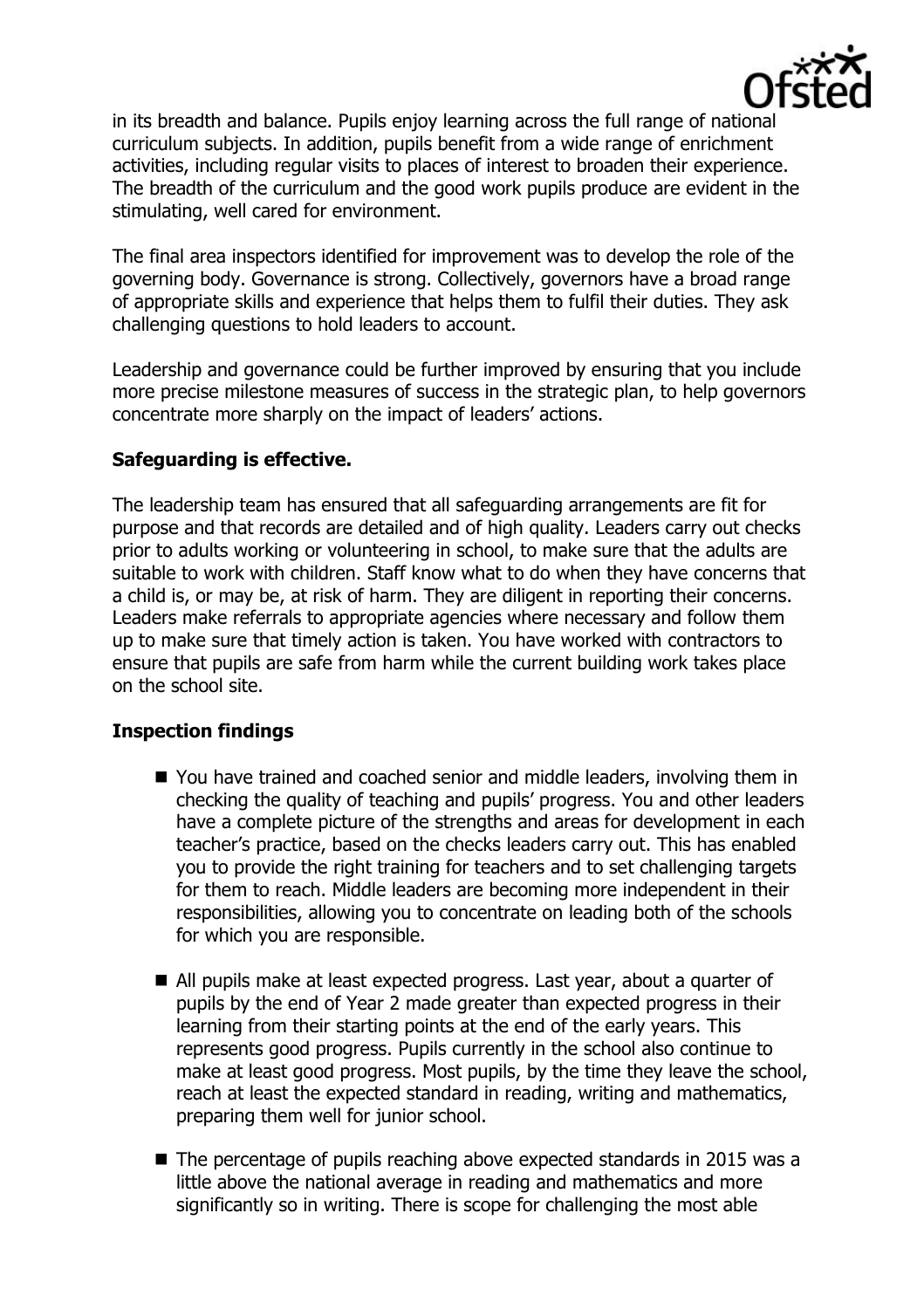

pupils further, so even more of them reach the highest standards.

- $\blacksquare$  It is the good and better teaching that brings about the strong progress of pupils. Teachers make effective use of assessment information to pitch learning appropriately to the needs of pupils. Teachers and teaching assistants know what sorts of questions to ask to probe pupils' learning and help them to explain their thinking.
- The new assessment system you have devised with other leaders allows leaders to monitor the progress of every pupil, and groups of pupils, and to identify those at risk of underachievement. Middle leaders ensure that these pupils, including disadvantaged pupils and those who have special educational needs and/or disabilities, receive the teaching they need, helping them to make good progress.
- **Provision for disadvantaged pupils and those who have special educational** needs and/or disabilities is very effective. A particularly successful strategy provides identified pupils with additional teaching sessions to address small gaps in learning that become evident in a particular lesson or sequence of lessons. Because of this responsive work and other strategies, there is no gap in achievement between disadvantaged pupils and others by the end of Year 2.
- The teaching of early reading is effective, so that the proportion of pupils meeting the required standard by the end of Year 1 is above average. Pupils confidently have a go at reading and spelling words they do not know. A strong focus on basic handwriting, spelling and making sentences helps pupils to write accurately and to develop fluency in their writing from an early stage. The systematic teaching of reading, writing and mathematics in the early years helps most pupils to reach a good level of development by the time they move to Year 1.
- In the early years, most children make good progress from starting points that range from typical to below those that are usual for their age. The percentage of children reaching a good level of development by the time they enter Year 1 is broadly average, and about a quarter of children exceed their early learning goals in reading, writing and numeracy. The gap in achievement between children in the early years known to be eligible for free school meals and other children remains, but has narrowed this year.
- Teachers enhance pupils' learning about the world in which they live through regular visits to places of interest, for example to the Yorkshire Wildlife Park and Withernsea lighthouse. Visitors to school also broaden pupils' horizons, for example by introducing pupils to samba dancing and African drumming. Pupils also benefit from a variety of after-school clubs such as cricket, street dance, martial arts, zumba, cheerleading, and a glee club.
- The curriculum is preparing pupils well for life in modern Britain. Pupils have